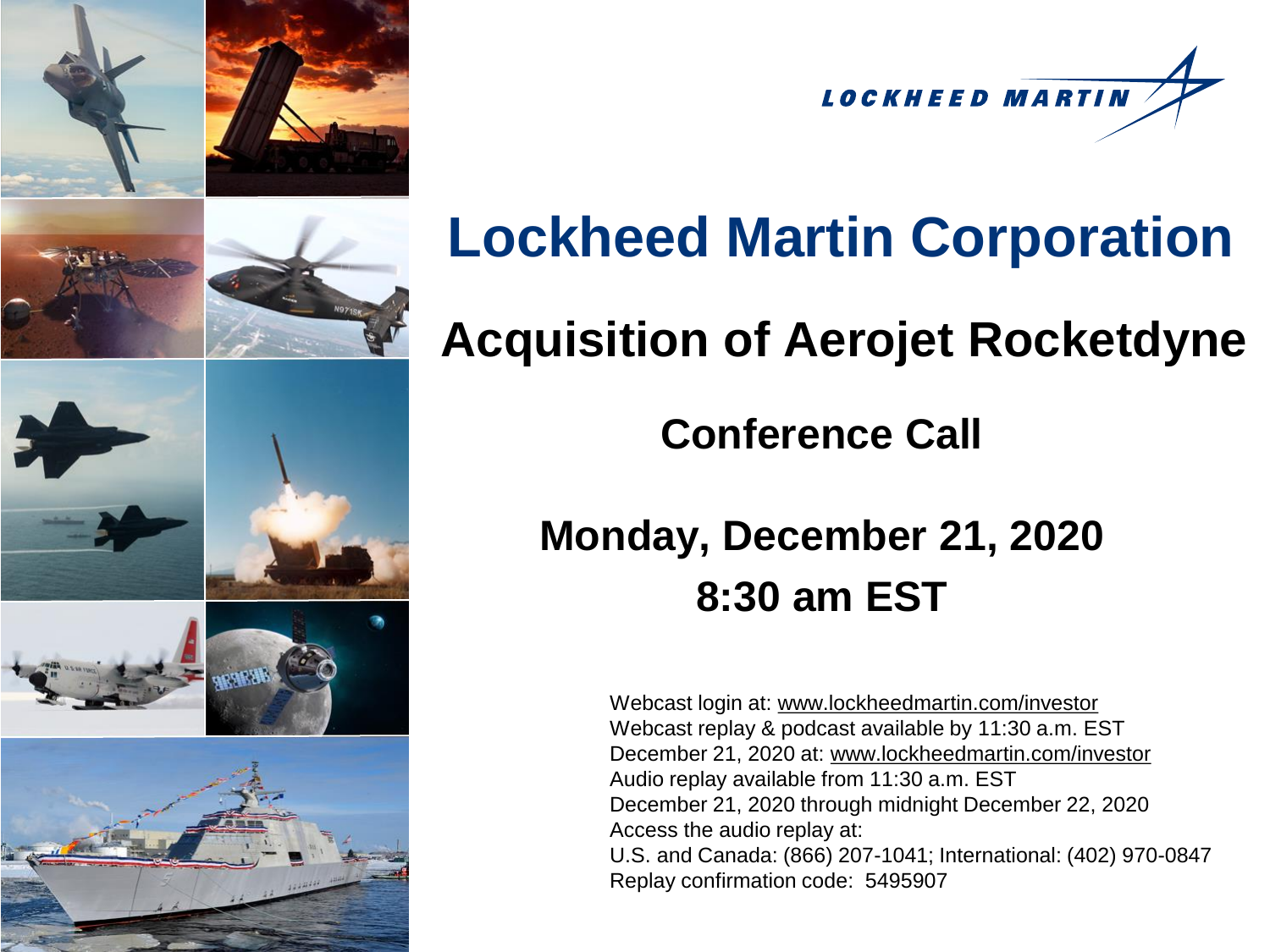## **Forward-Looking Statements**

or through the website maintained by the SEC at www.sec.gov.

This presentation contains statements that, to the extent they are not recitations of historical fact, constitute forward-looking statements within the meaning of the federal securities laws, and are based on Lockheed Martin's current expectations and assumptions, including, among other things, statements regarding the proposed acquisition of Aerojet Rocketdyne Holdings, Inc. ("Aerojet") by Lockheed Martin Corporation (the "Corporation") and the expected benefits of the proposed acquisition, including expected synergies and costs savings and the potential for growth and expanded capabilities and customer relationships as a result of the proposed acquisition; the anticipated timing of the proposed acquisition and financing of the proposed acquisition; payment of Aerojet's special dividend; the future performance of the Corporation or Aerojet's business if the proposed acquisition is completed; and future and estimated results of operations and cash flows of the Corporation. The words "believe," "estimate," "anticipate," "project," "intend," "expect," "plan," "outlook," "scheduled," "forecast," and similar expressions are intended to identify forward-looking statements. There can be no assurance that any transaction or future events will occur as anticipated, if at all, or that actual results will be as expected. These statements are not guarantees of future performance and are subject to risks and uncertainties. Actual results may differ materially due to factors such as: the failure to obtain, delays in obtaining, or adverse conditions contained in any required regulatory or other approvals for consummation of the acquisition, the possibility that Aerojet stockholders may not approve the proposed acquisition; the failure to consummate or a delay in consummating the proposed acquisition for other reasons; the failure by the Corporation to obtain any necessary financing on favorable terms or at all; the Corporation's or Aerojet's business being disrupted due to transaction-related uncertainty; the failure to successfully and timely integrate Aerojet and realize the expected synergies, cost savings and other benefits of the acquisition; the risk of litigation relating to the proposed acquisition; competitive responses to the proposed acquisition; unexpected liabilities, costs, charges or expenses resulting from the acquisition; and potential adverse reactions or changes to business relationships from the announcement or completion of the acquisition. These are only some of the factors that may affect the forward-looking statements contained in this presentation. For a discussion identifying additional important factors that could cause actual results to differ materially from those anticipated in the forward-looking statements, see the Corporation's filings with the U.S. Securities and Exchange Commission ("SEC") including, but not limited to, "Management's Discussion and Analysis of Financial Condition and Results of Operations" and "Risk Factors" in the Corporation's Annual Report on Form 10-K for the year ended Dec. 31, 2019 and subsequent quarterly reports on Form 10-Q. The Corporation's filings may be accessed through the Investor Relations page of its website, www.lockheedmartin.com/investor,

Except where required by applicable law, the Corporation expressly disclaims a duty to provide updates to forward-looking statements after the date of this presentation to reflect subsequent events, changed circumstances, changes in expectations, or the estimates and assumptions associated with them. The forward-looking statements in this presentation are intended to be subject to the safe harbor protection provided by the federal securities laws.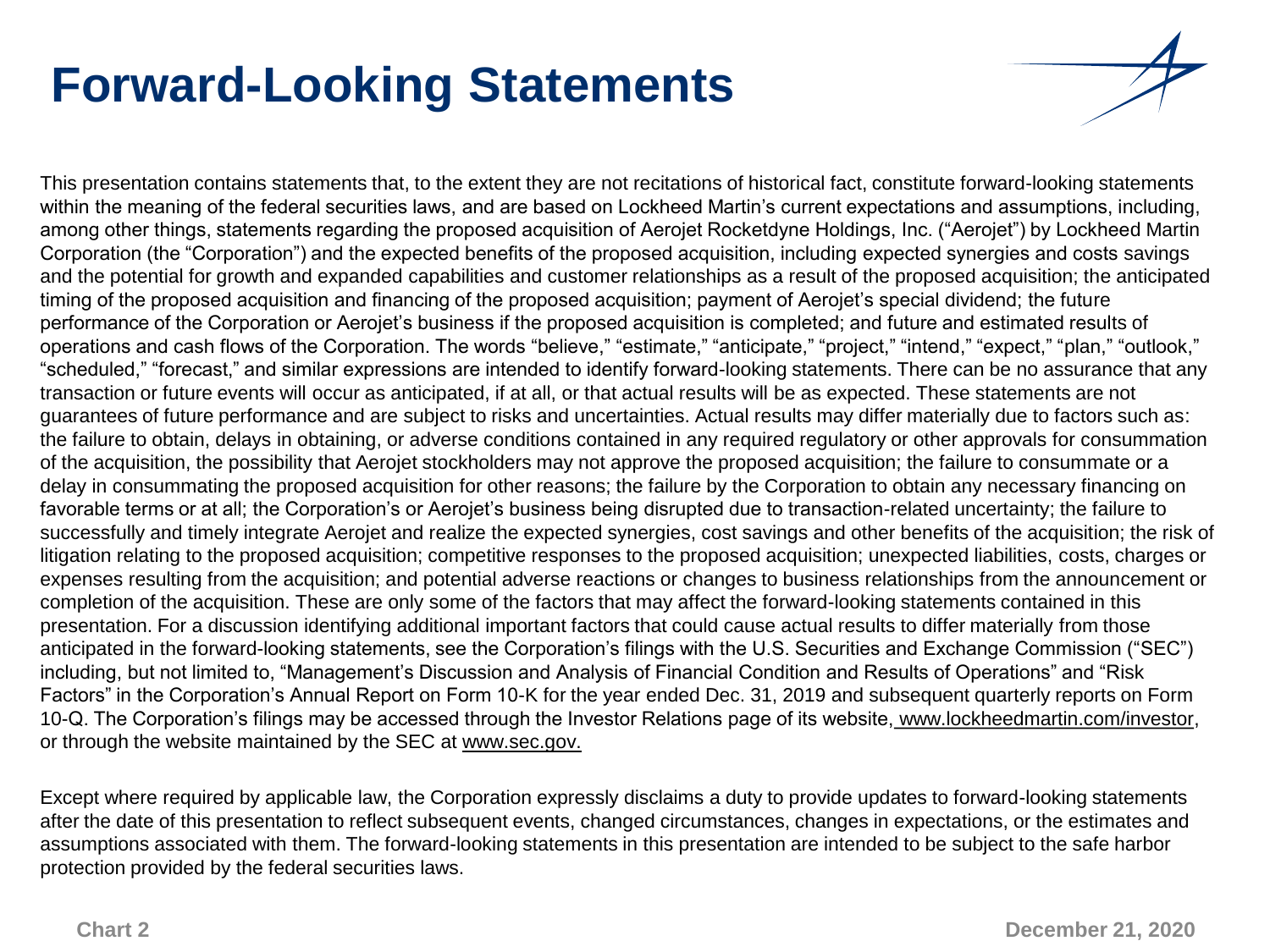## **Strategic Highlights**

- **Signed Definitive Agreement to Acquire Aerojet Rocketdyne**
	- **Transaction Value of \$51 per share after Special Dividend** 
		- **~ \$4.4 Billion Transaction Value**
	- **Funded with a Blend of Debt and Cash on Hand**
- **Integrating Value Chain**
- **Reinvesting in our Business**
- **Subject to Standard Regulatory & Stockholder Approvals**

## **Complementary Portfolio to Support Long-Term Growth**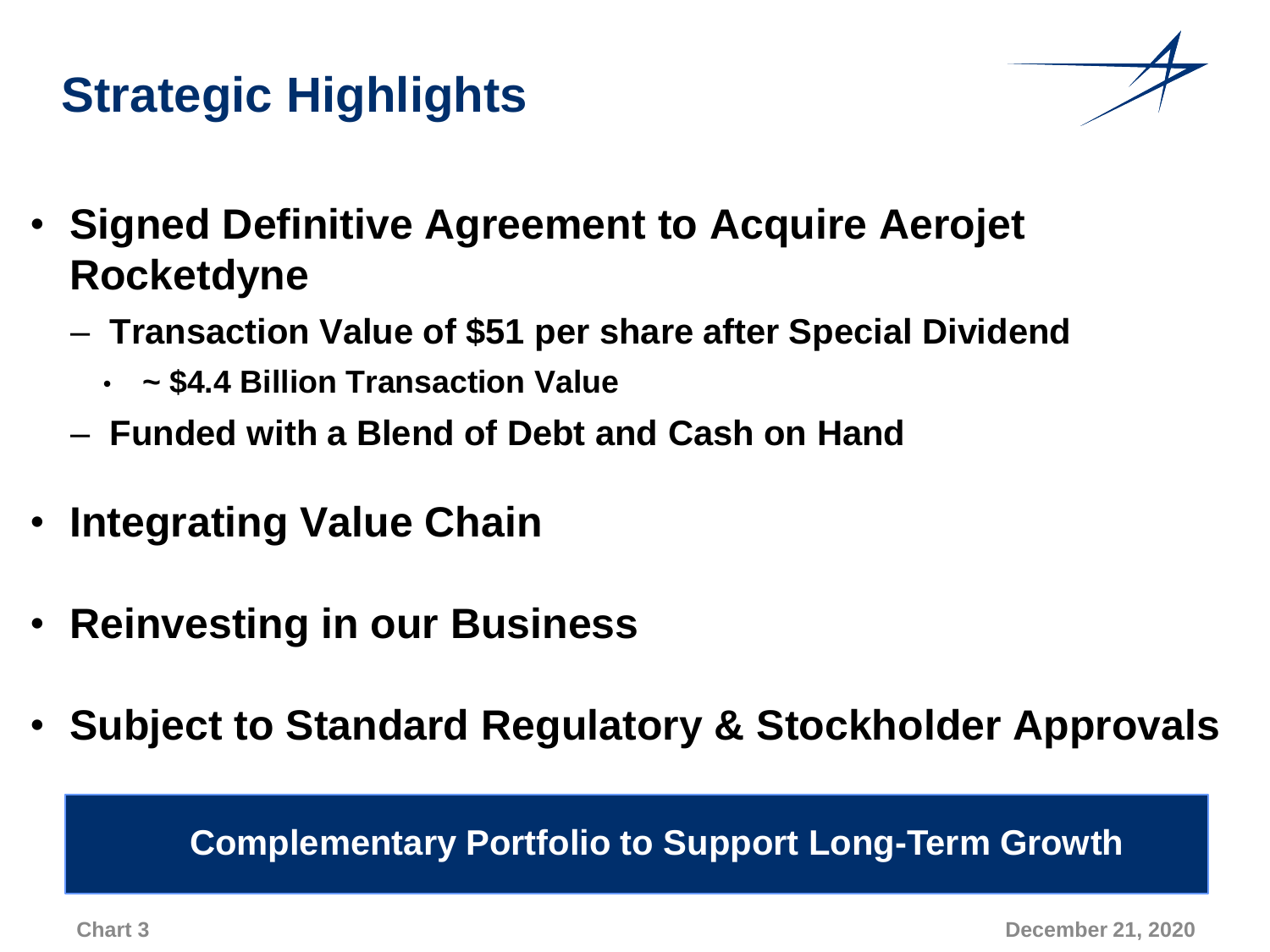### **Transaction Value Walkdown**



|                                               | \$ Million     |
|-----------------------------------------------|----------------|
| Consideration to Equity Holders @ \$51/share* | $\sim$ \$4,585 |
| Projected Debt Payoff (term loan)             | $~1$ - 315     |
| <b>Projected Cash Balance</b>                 | $\sim$ (500)   |
|                                               |                |
| <b>Projected Transaction Value</b>            | $\sim$ \$4,400 |

#### **\*Consideration to Equity Holders Assumptions:**

- \$51 per-share value reflects the revocable special dividend payment of \$5 per-share declared by the Aerojet Board of Directors
- Share count of ~90M shares includes ~11.5M shares associated with converting \$300M of Convertible Senior Notes into equity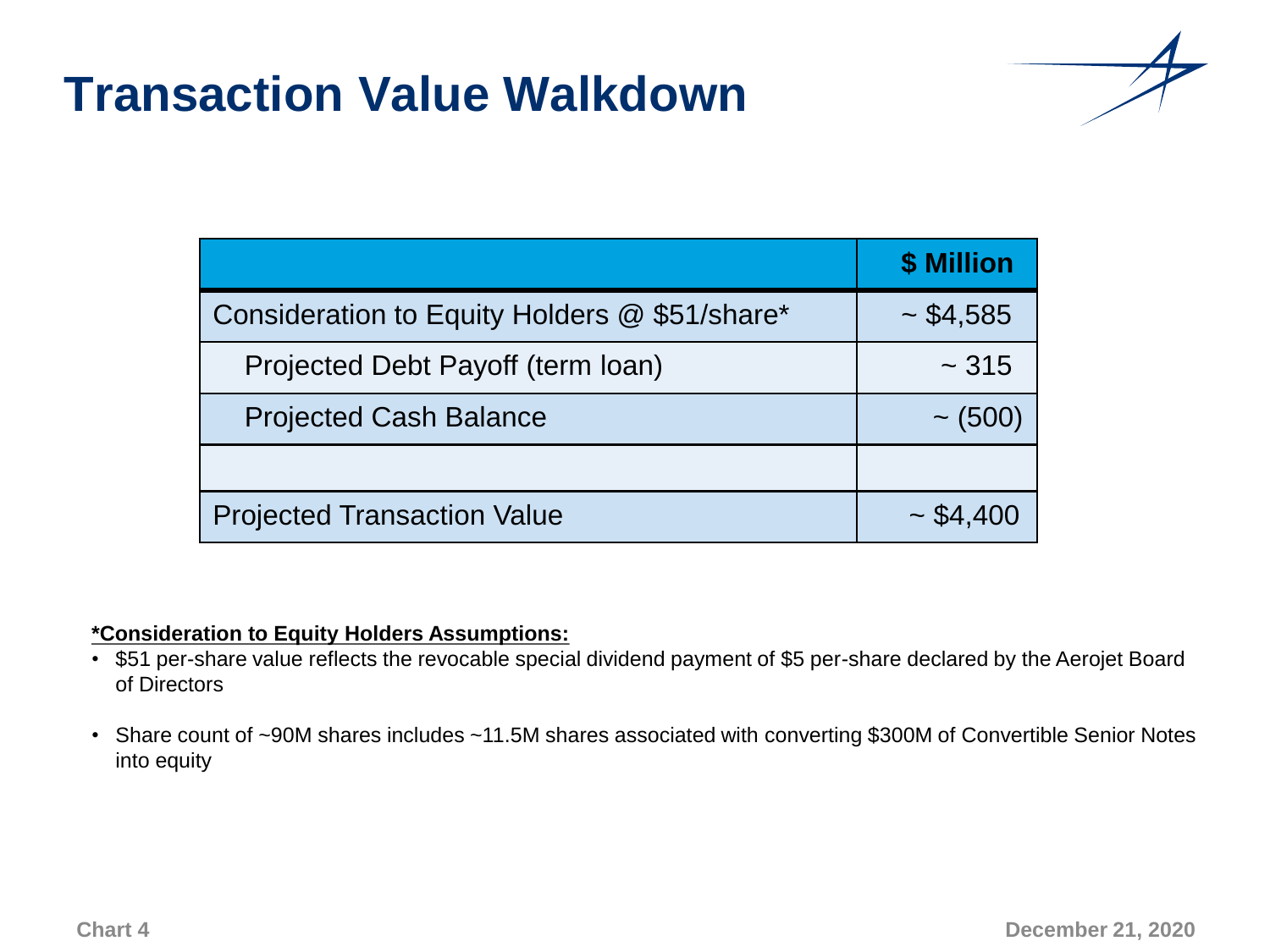### **Transaction Overview**



• **Transaction Value of ~\$4.4 Billion Equates to ~14.3x 2021 EV / EBITDA\* Multiple**

• **Attractive Financing Options Available**

• **Substantial Cash Balance Continues to Support Cash Deployment Strategy**

#### ance Sheet Enability Strateg<br>-**Strength of Balance Sheet Enabling Strategic Opportunity**

**Chart 5 December 21, 2020** *\* Earnings Before Interest, Taxes, Depreciation & Amortization. Represents Consensus Values*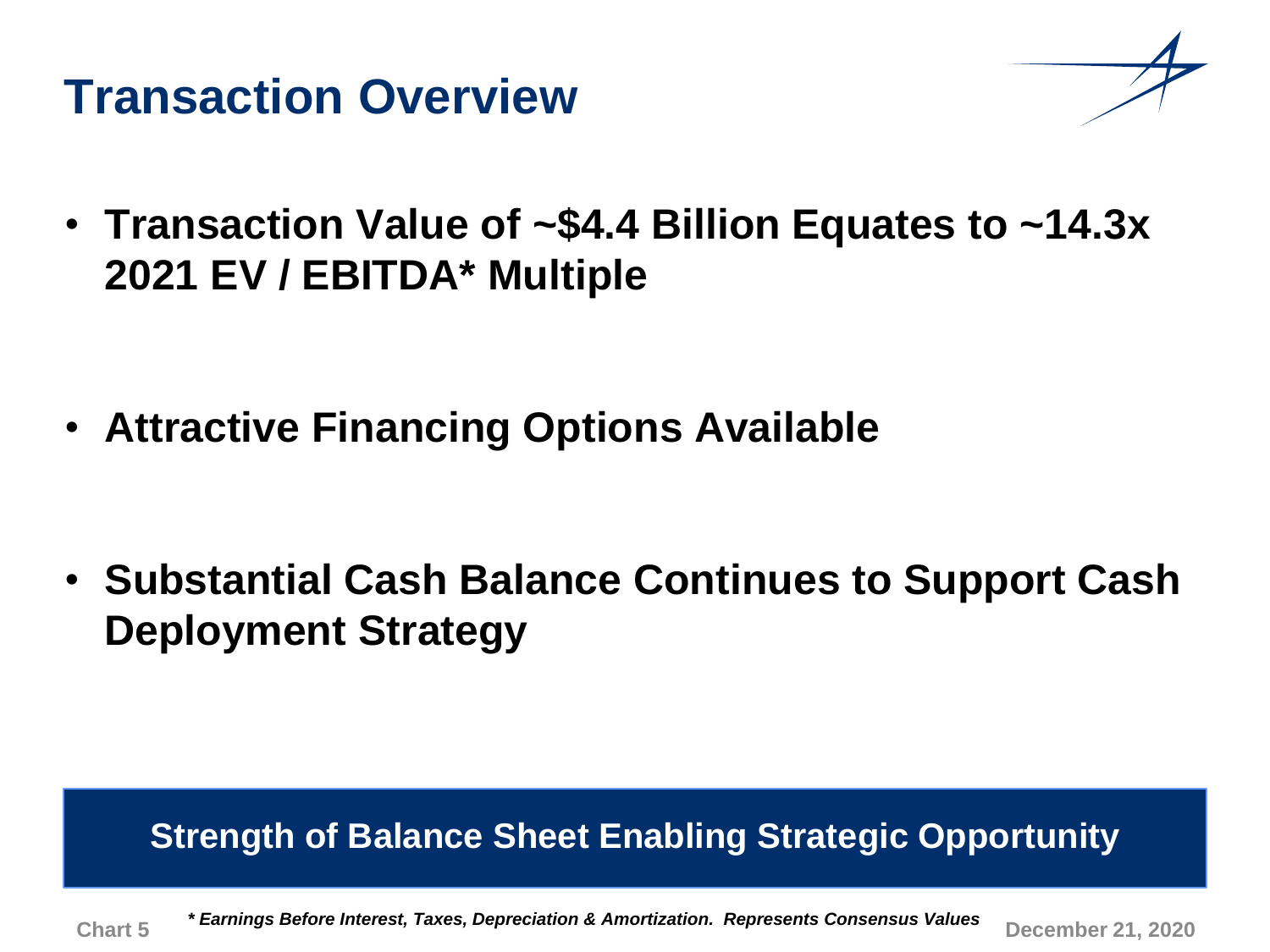



• **Complementary Portfolios to Drive Long-Term Growth**

• **Strengthening Core Capabilities**

• **Shared Culture of Innovation** 

#### **Strong Strong Start Start Strong Strong Strong Strong Strong Strong Strong Strong Strong Strong Strong Strong Value-Creation for Customers and All Other Stakeholders**